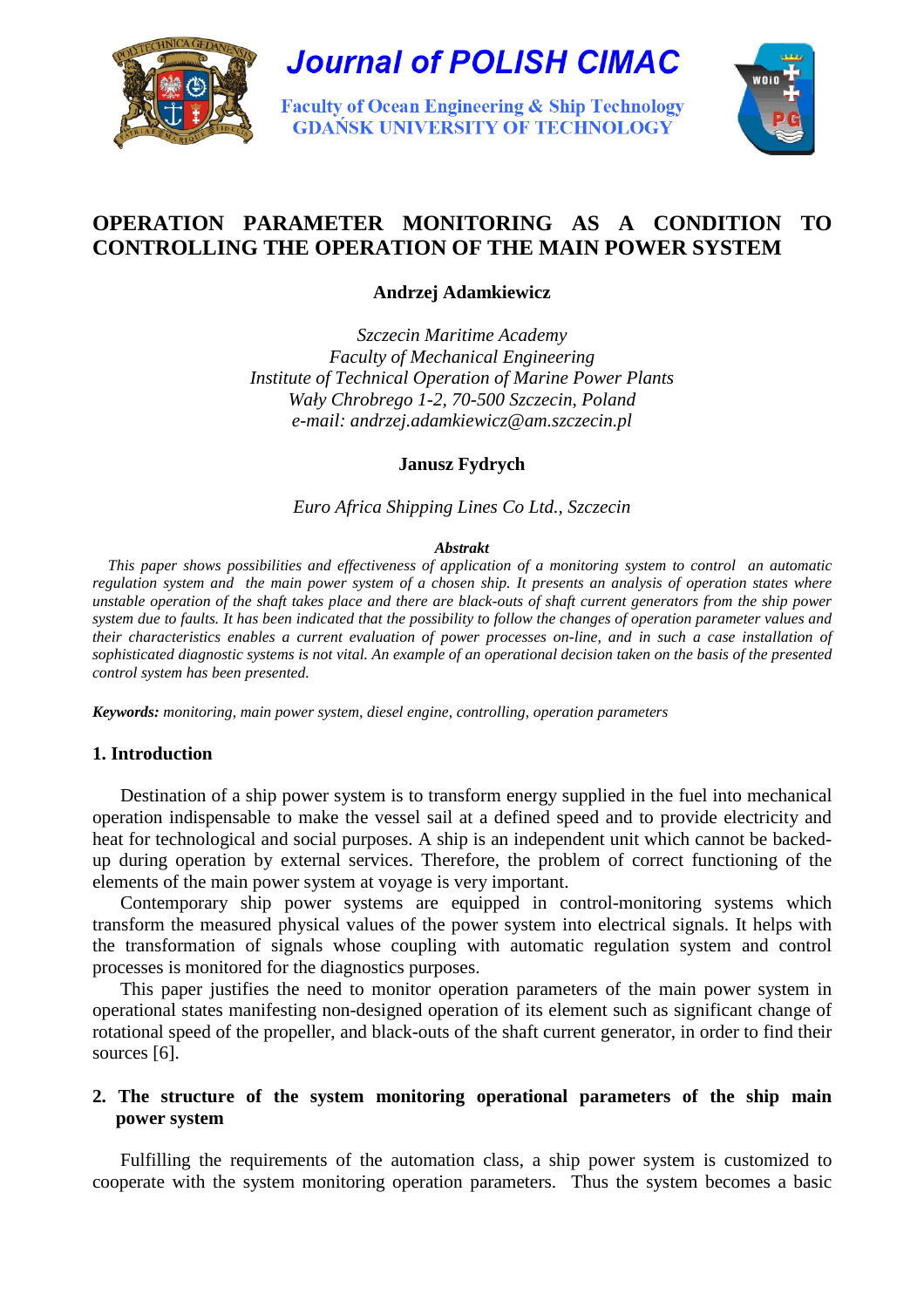source of information for functional diagnosing and controlling the operation of the ship main power system [3, 5]

One of such tools is a system for remote control automatic regulation of the main engine, ABB-Remote Control System – ABB Marine Rotterdam, which together with a subsystem to monitor operational parameters, NORIS – German, and a system to control the operation of propeller and the FAMP III engine are installed on the container ship [1, 4]. It is an open system prepared to serve a one- or multi-engine power unit, the remote control of the propeller, the turbocompressor, a boiler run on thermal oil, a shaft current generator, and mechanisms cooperating with the main engines, such as: the main engine rotational speed regulator in a system coupled with the propeller, supplying air outlet valve, exhaust valve and the control of the temperature of supplying air.

In the described case the system was customized for a one-engine intermediate power system with an in-line diesel engine of the B&W MANN 8L56 type with the power of 3840 kW and rotational speed of the shaft – 750 rev/min, with a suspended shaft current generator equipped in an electronic rotational speed regulator [1, 2]. Nominal rotational speed of the propeller shaft is 147 rev/min.

Figure 1 presents a diagram of signal flow and transformation between rotational speed regulator of the main engine, the unit controlling the control pitch propeller (CCP) FAMP III and the NORIS monitoring system [1, 4]. The central control block of the automatic regulation sends the signals of the measured values to working subsystems NORIS. The system was programmed as a standard ABB Advant Controller unit to serve 110 processes. Constant monitoring of chosen parameters enables their graphic presentation as a time function with simultaneous recording of runs of the graphic parameters. Frequency of sampling and recording are set by the operator in the range from 1 to 1200 seconds, while the graphic runs can be edited in the time range from 5 minutes to 5 hours.

#### **3. Detection of faults in the ship main power system**

Figure 2 presents the runs of operation parameters of the main power system working with the turned-on shaft current generator recorded by NORIS within 2 hours. Disturbances in the main engine operation were manifested first of all as a short lasting change in rotational speed of the main engine shaft with black-outs of the shaft current generator from the rail of the main dashboard [5, 6]. The stated lack of rotational speed stability of the engine shaft was used for the analysis to find the causes of faulty operation of the ship main power system.

Current frequency disturbance accepted by classification societies for operation at constant rotational speed is  $(2 - 2.5)$ Hz. It is the condition allowing synchronization of the shaft current generator with the net and its coupling with the net. An alarming value for the shaft current generator, in regard to the frequencies generated for the net, is exceeding the 50Hz value by  $+\prime$  $(2.5 - 3/2)$ Hz. It corresponds with the rotational speed change by  $(5 - 6.4)$ % of the nominal rotational speed of the engine shaft. The limiting value at which the black-out of the shaft current generator from the main dashboard occurs at frequency fluctuations of  $+/- (3.5 - 3.8)$  Hz, which is equal to  $+$  – (7 – 7.6)% corresponding to the change of rotational speed of (52.5 – 57.0) rev/min [4, 5]. These conditions are met by a faultlessly operating fuel supply system and the regulator of the rotational speed of the main engine at a technically usable power system.

Among the recorded runs the following showed changes in stability:1 – rotational speed of the engine shaft; 2 – fuel pressure and 3 – pressure of the supplying air. The remaining parameters did not show any significant changes. Time of disturbances was about 7 seconds. The decrease in the shaft rotational speed was so high (by 72 rev/min)that the recorded case was accompanied by shaft current generator black-out from the main dashboard. The immediate change of supplying fuel from the heavy one (International Fuel Oil 180 – IFO 180) to diesel oil (Marine Gas Oil \_MGO) –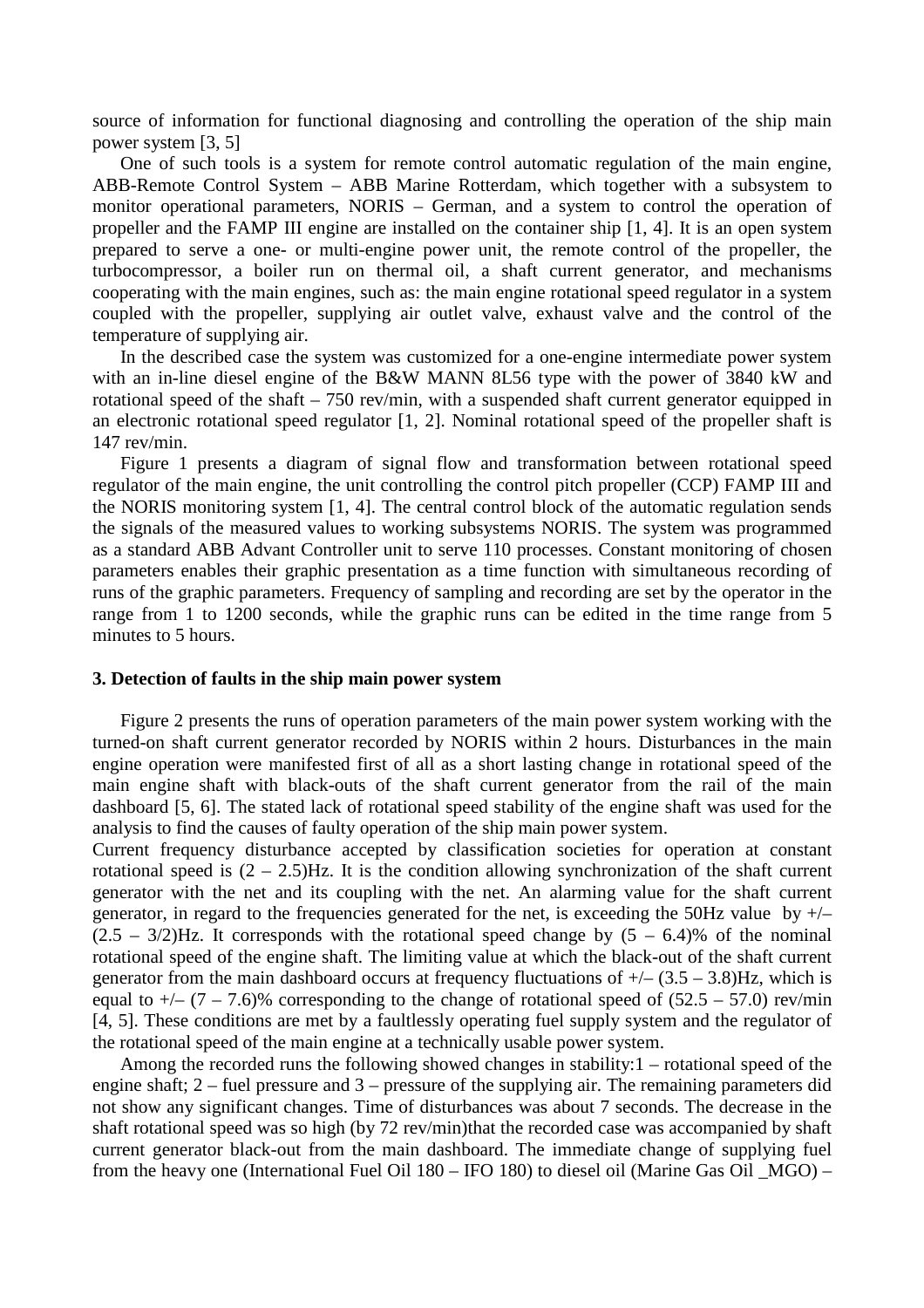green line in figure 2 – brought about, for some time, stable operation of the power system with correct values of operational parameters.



*Fig. 1. A diagram of signal flow and transformation between rotational speed regulator of the main engine, the unit controlling the CCP propeller FAMP III and the NORIS monitoring system*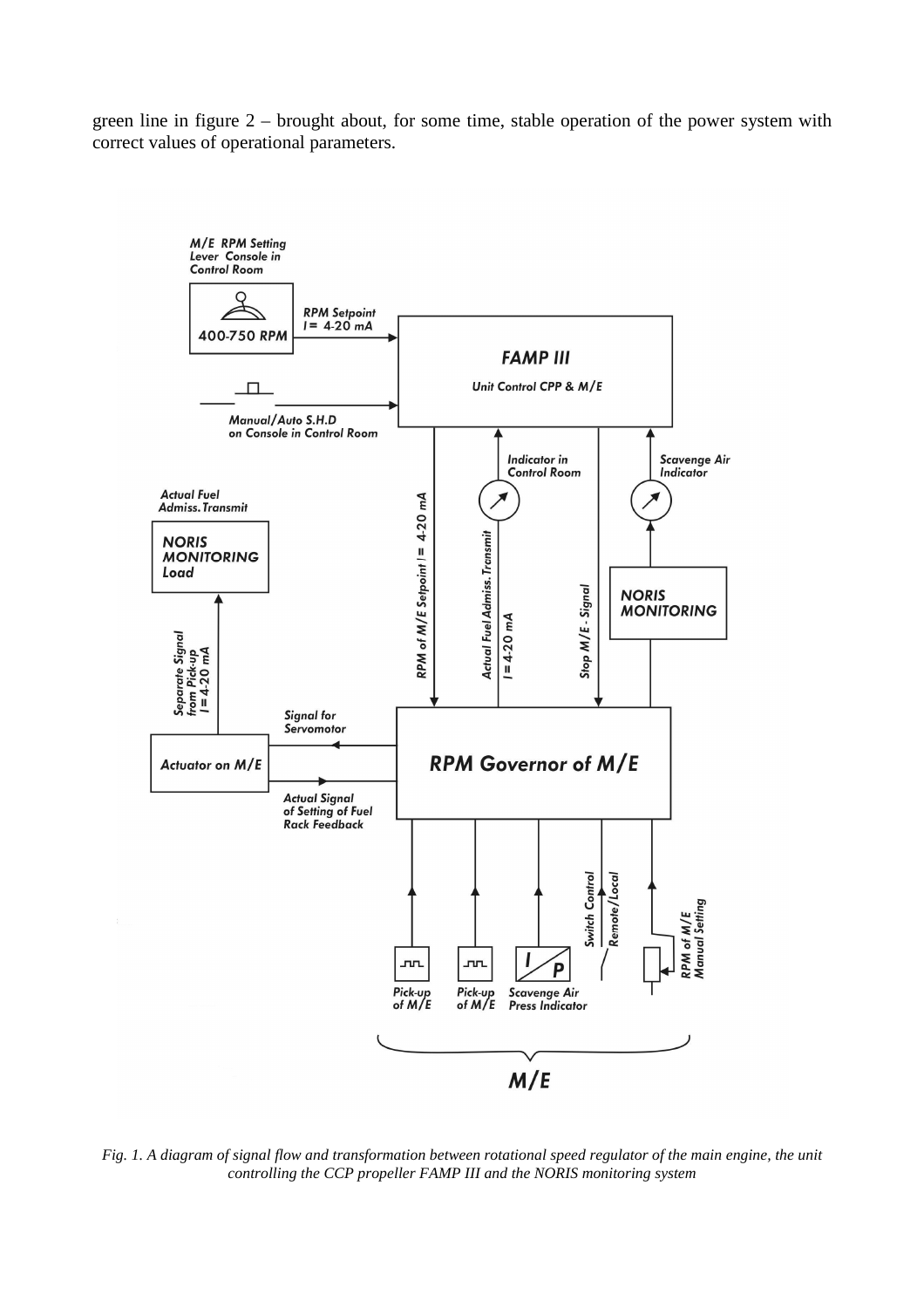

*Fig. 2. Runs of operation parameters of the main power system recorded by NORIS 1 – rotational speed of main engine shaft; 2 – fuel board set-up; 3 – pressure of the supplying air; 4 – pressure of the controlling air; 5 – set up angle of the CCP propeller; 6 – temperature change of the fuel feeding the main engine at the change of fuel from the heavy one (IFO 180) to diesel oil (MGO)* 

As there were no external disturbances(e.g the weather, controlled load increase of the main engine) and there were no signals of internal disturbances (e.g faults in the fuel preparation unit) influencing the operation of the power unit, monitoring was directed towards operation quality of the electronic rotational speed control system (RPM Governor of ME), main engine overload controlled /monitored by NORIS MONITORING Load) block and connections between the CCP propeller control block and the main engine. (Unit Control CCP&ME, FAMP III).After stabilizing the operation of the main power system, again heavy fuel ( IFO 180) was used whose temperature change can be seen in Fig 3 as green line 6 (with the two-hour edition time).

Stable operation of the ship main power unit lasted for a few days until another black-out of the shaft current generator from the main dashboard took place. In that case/situation control of signals from the CCP propeller control system and the FAMP III engine to the electronic rotational speed control system (RPM Governor of ME) was carried out, according to Fig. 1.

Their stability is guaranteed by stable operation of the system (constant rotational speed of engine shafts and shaft current generator and unchanged position of the CCP propeller of the main power system). Their values determine the response of the regulator- the change of set-up of the fuel board ensuring the required filling of the high pressure fuel pumps(Acctual Fuel Admiss. Transmit). In the studied operation state of the system monitoring of signals indicated correct values and runs of signals coming from the CCP propeller control system and the main engine (Unit Control CCP &ME, FAMP III).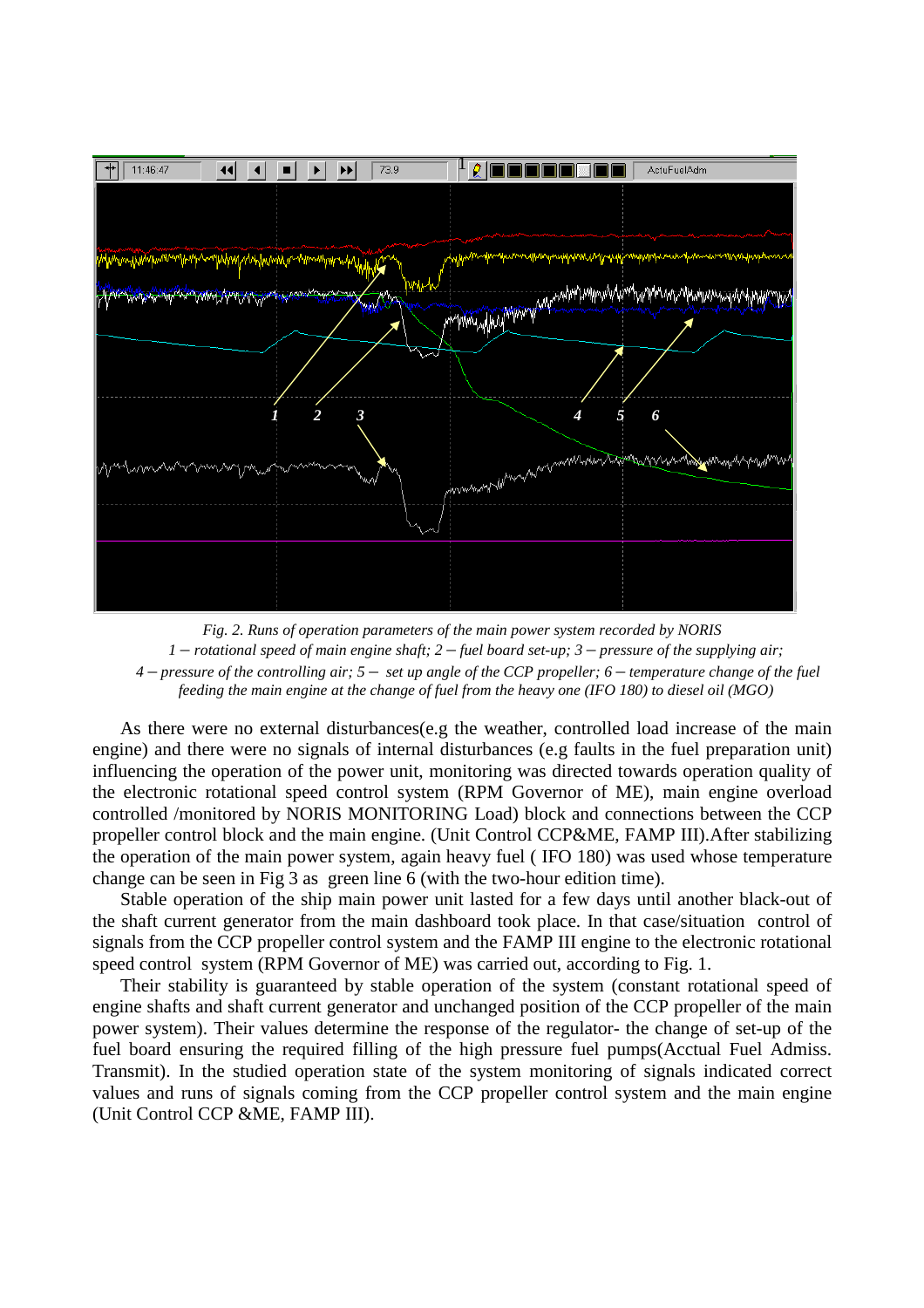

*Fig. 3. Runs of operation parameters of the main power system recorded by NORIS at the come back to supplying with heavy fuel where: 1*–*2 as in Fig. 2.; 6 – the temperature change of the fuel supplying the main engine at switching on to heavy fuel* 

### **4. Analysis of causes of unstable operation of the main engine**

The search for causes of the main engine unstable operation was carried out throughout a series of check-ups and preventive maintenance services. Detector positions for the control of rotational speed of the main engine shaft were corrected, the cooler of the supplying air was washed, the quality of operation of the hydraulic system of the CCP propeller of the ship main power system was check as well as the filling and venting of the thermo-fuel boiler. Regulation values of the setup were checked and the time constant of the regulator was decreased. The run of parameters recorded within 2 hours was shown in Fig. 4. Although the picture was more dynamic, yet a relatively safe range of rotational speed of the main engine required for cooperation with the shaft current generator was maintained

Despite the undertaken means and switching-on to diesel fuel (MGO) when sailing at storm, the regulator worked too dynamically and its quick reactions caused instability of the rotational speed of the shaft and black-outs of the shaft current generator from the main dashboard still occurred. Such a condition and operation was unfavourable for the engine but directed the search for the cause of the lack of operational stability to the quality of functioning of the engine fuel unit. The causes of unstable operation of the main engine should be found in the faulty filling of fuel pumps or disturbances in the quality of fuel combustion in the engine.

The equipment for the high pressure fuel was checked. Faults in two precision pairs (shown in Fig. 5. and 6.) were found. Fig. 5. shows a defect on the on the working edge of the precision pair of the plunger.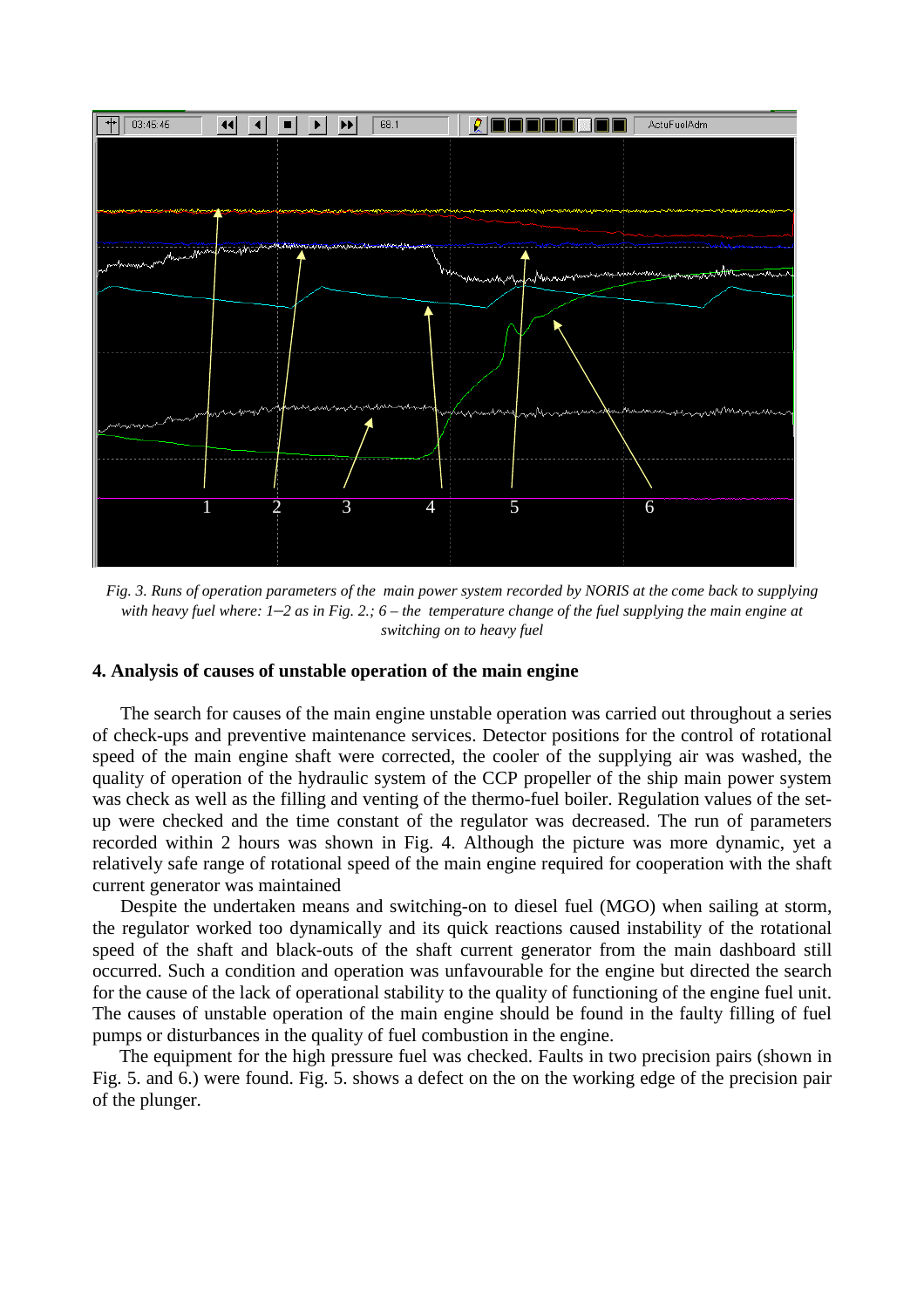

*Fig. 4. Runs of operation parameters of the main power system recorded by NORIS after preventive maintenance services and corrections of set-ups:* 

*1 – rotational speed of the main engine shaft; 2 – fuel board set-up; 3 – pressure of the fuel supplying the main engine; 4 – pressure of the controlling air; 5 – temperature of the fuel feeding the engine* 



*Fig. 5. Defect on the working edge of the precision pair of the plunger of the fuel pump (point A)* 

Figure 6 shows discolouring of working surfaces of another precision pair due to too high temperature as an effect of seizure. The faulty elements of the fuel pump were replaced with new ones. To check the effectiveness of maintenance services of the fuel equipment, resolution of edition of its recorded parameters was increased from the so-far 2 hours to 5 minutes. The picture of a screen test recording is shown in Fig 7 with the black-out and switching from heavy fuel (IFO 180) to diesel oil MGO.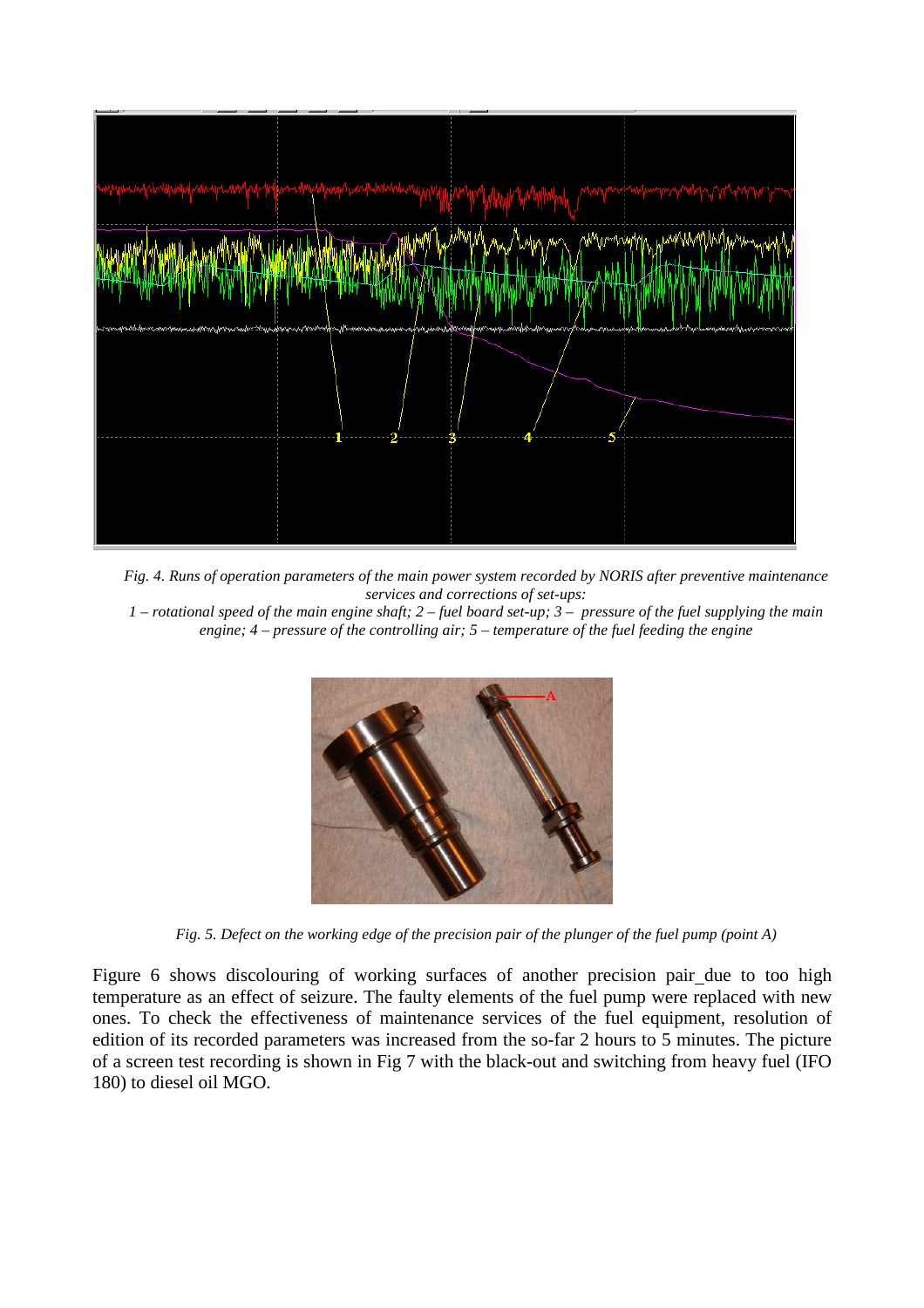

*Fig 6 Discoloring of working surfaces of another precision pair due to too high temperature (surface B)* 



*Fig. 7. Runs of operation parameters of the main power system recorded by NORIS at a black-out and with the heavy fuel (IFO 180) after servicing fuel equipment:* 

*1 – pressure of supplying fuel; 2-fuel board set-up; 3-rotational speed of the main engine shaft; 4- pressure of the supplying air (time of edition of the recording on the monitor – 5min)* 

During the self- switch-off of the shaft current generator from the net, significant fluctuations of fuel pressure and decreases of pressure of the supplying air were observed. The system was unstable as if it had not responded to the programme of engine regulation n=idem (RPM constant) not taking account of the sets-up of the CCP propeller. The system searching for a new state of stable operation reduced the set-up of the fuel pump to the current load (pressure of the supplying air). In this case the runs of the following parameters were incorrect: pressure of the fuel feeding the engine, rotational speed of the engine shaft and the pressure of the supplying air. This result indicated that the unstable operation of the engine was due to the faulty operation of the engine fuel system.

With the checked-up fuel equipment, clean air and fuel filters and correct operation of the fuel preparation block, unstable operation of the main engine was still recorded. Thus its cause had to be the quality of the burnt fuel IFO 180. This assumption was supported by the fact that reswitching to MGO fuel resulted in a stable operation of the engine.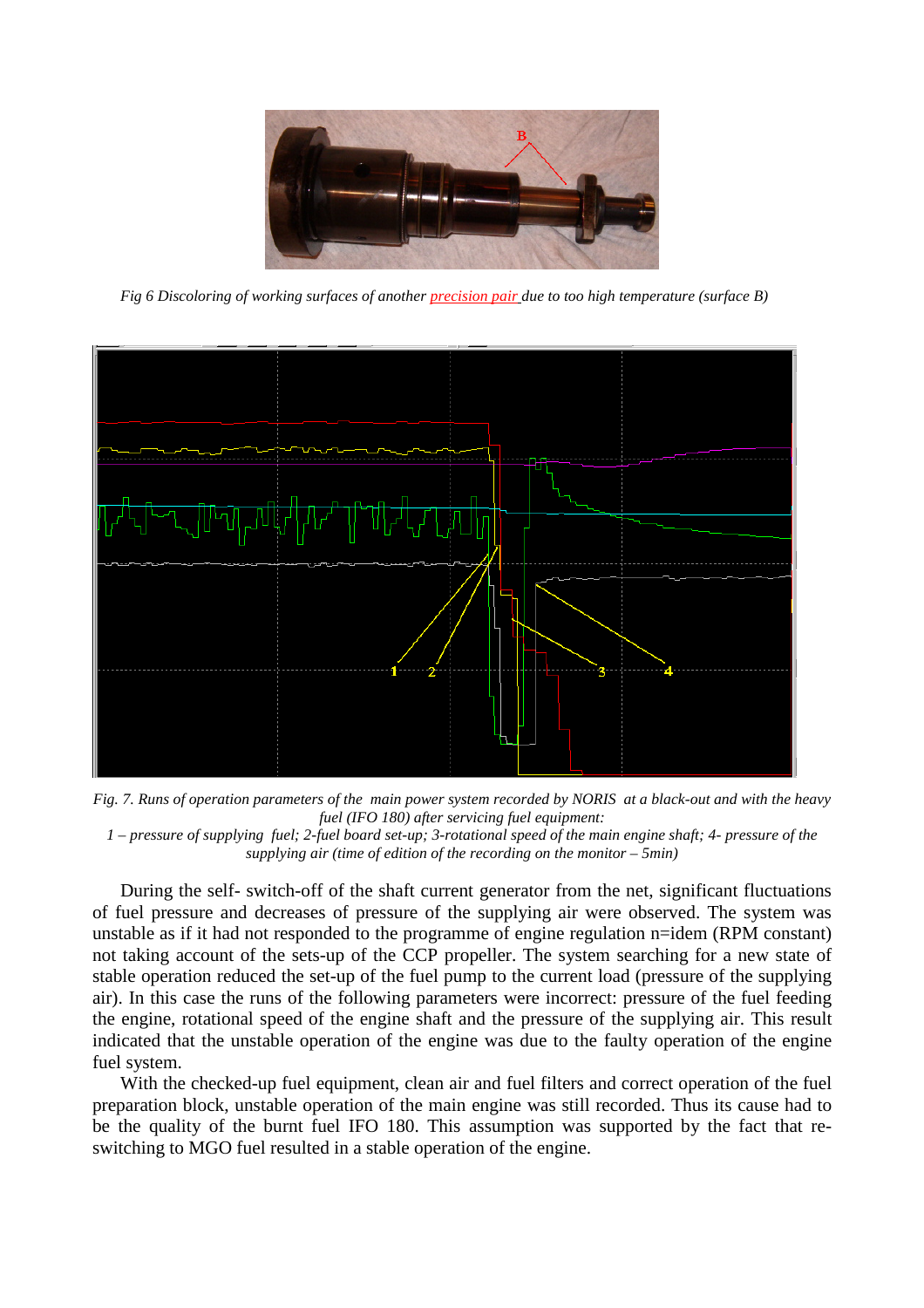Summing up the results of fuel equipment servicing i.e. the recorded runs of operation parameters after exchanging IFO 180 fuel with MGO fuel, it can be stated that the burnt fuel did not meet the requirements of the engine manufacturer.

Fractional analysis of the applied heavy fuel IFO 180 showed its heterogeneity and tendencies to forming layers. After introducing "new" fuel, the described symptoms of unstable operation of the main power system disappeared. As a consequence sailing with a switched-on shaft generator even at stormy weather or with the waves from the stern was not a problem. The presented in Figure 8 runs of operation parameters recorded after exchanging the heavy fuel IFO 180 with the "new" one (edition time of runs on the screen  $-2$  hours) are an evidence of removing the instability of operation of the main power system



*Fig. 8. Runs of operation parameters of the main power system recorded by NORIS: 1 – rotational speed of the main engine shaft; 2 – fuel boar set-up; 3 – pressure of the supplying air; 4 – pressure of the controlling air; 5 – set- up angle of the control pitch propeller; 6 - temperature change of the fuel supplying the main engine after using the "new" heavy fuel IFO 180 ("new" IFO 180)* 

Although the recorded run of the set up of the fuel board indicates a dynamic regulation of the main engine, stability of the rotational speed of the main engine shaft was unquestioned, met the requirements of the classification society and enabled further safe operation of the ship power system.

### **5. Summing up and final conclusions**

The presented monitoring system of chosen operation parameters of the main power system enabled measurements, recording and evaluation of their runs/disturbances in the main engine fuel system – fuel pressure (Actul Fuel Admission Transmit) and changes of runs of parameter values which were the response of the automatic regulation system, in particular the pressure of supplying air, exhaust temperature, load of the main engine taking into account the controlled of the wings of